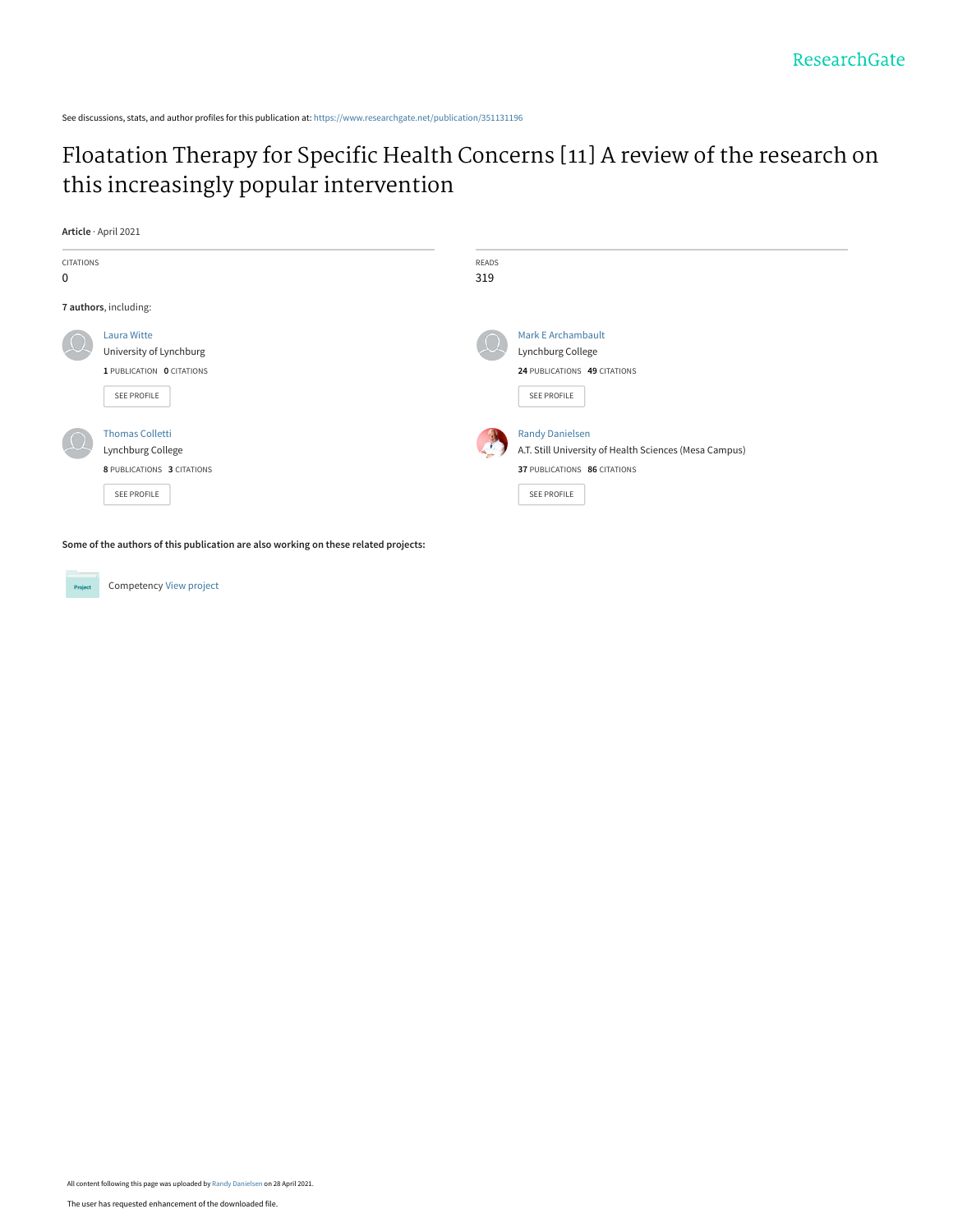

Published on *Natural Medicine Journal* ([https://www.naturalmedicinejournal.com\)](https://www.naturalmedicinejournal.com/)

[Home](https://www.naturalmedicinejournal.com/) > [April 2021 Vol. 13 Issue 4](https://www.naturalmedicinejournal.com/journal/2021-04/april-2021-vol-13-issue-4) > Floatation Therapy for Specific Health Concerns

# **[Floatation Therapy for Specific Health Concerns](https://www.naturalmedicinejournal.com/journal/2021-04/floatation-therapy-specific-health-concerns)**  $[11]$

#### **A review of the research on this increasingly popular intervention**

By Laura Witte, PhD, PA-C, Carlos Santo, ND, Mark E. Archambault, DHSc, PA-C, DFAAPA, Thomas Colletti, DHSc, PA-C, DFAAPA, and Randy Danielsen, PhD, PA-C Emeritus, DFAAPA

# **Abstract**

#### **Purpose**

The purpose of this article is to introduce healthcare providers to the concept of floatation therapy. This paper explores which types of patients will most likely find floating beneficial for specific health challenges. In addition, it discusses patients who should avoid floatation therapy.

#### **Method**

We conducted a OneSearch of multiple databases using the following search terms: float, floatation therapy, floatation REST, isolation tank, stress, relaxation response, magnesium sulfate, transdermal magnesium, cortisol, pain, depression, anxiety, sleep, and addiction. We used Boolean operators "and" and "or" to narrow the search to 199 articles. We used date of publication, human studies, article type, and relevance to further narrow down this list, resulting in the research that became the basis for this article.

#### **Results**

The reviewed studies revealed benefits of floating, specifically regarding participants experiencing muscular pain, depression, anxiety, stress, and sleep disorders. Long-term benefits appear variable.

#### **Conclusion**

Floatation therapy appears to be helpful for muscular pain relief and mental health. Many studies conducted thus far are small and outdated; therefore, additional studies on a larger scale are necessary to validate or refute the current data set.

#### **Introduction**

Dr John C. Lilly, a neuropsychiatrist who studied how the brain responds to significantly decreased external stimuli, developed floatation therapy in the 1950s to study human consciousness.<sup>1</sup> He began studying sensory deprivation at the United States National Institute of Mental Health. Floatation therapy, or "floating," is also known as floatation "REST," which stands for Reduced Environmental Stimulation Therapy.

In his investigation into the deeper workings of the mind and consciousness, Lilly sought a way "for an isolated mind to study its own processes, free of feedback with the external world."<sup>2</sup> He did this to challenge the leading hypotheses at that time, which viewed consciousness either as fully dependent upon external stimuli or as automatic, rhythmic processes occurring in the brain and beyond an individual's control. The sentiment was that without external input, the brain would simply cease working. He stated, "I realized that the key experiment must cut down the various forms of stimulation of the body to the minimum possible value, short of cutting nerve fibers going to the brain."<sup>2</sup> After numerous trials, he developed a set of standards to isolate the body, as much as possible, from all known forms of physical stimulation with the goal of minimizing excitation of the 5 senses.

Lilly's work took him to floating in water to serve as the best-known vehicle to achieve sensory deprivation. Gleaning from his World War II work in high-altitude research, he devised a breathing apparatus to enable submersion. He eventually forwent the breathing apparatus by using a smaller tank where he could bend his knees while resting his feet on the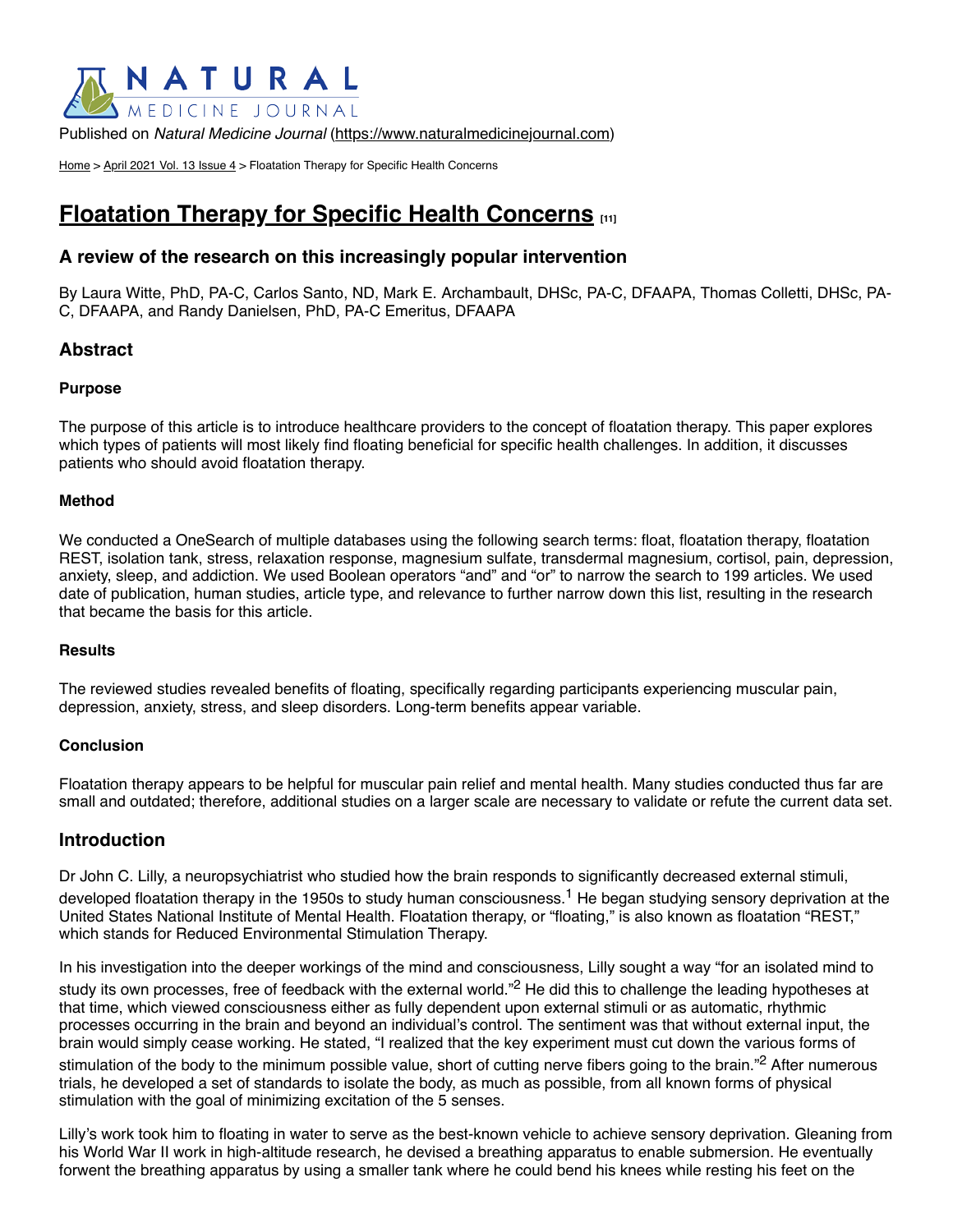bottom. This method became cumbersome as he had to breathe in quickly to avoid submersion. His work eventually graduated to seawater (a result of his moving to the Virgin Islands for dolphin research) with ever-increasing concentrations of sodium chloride (NaCl), to a saturation point. While this solved the buoyancy issue, it was quite irritating to the skin, giving rise to the use of Epsom salt. $3$ 

In a study looking at 19 athletes and floating, participants not only had improved athletic performance recovery, but also experienced significant improvements in having 'deeper sleep, fewer awakenings during the night, and a sense of renewed energy upon awakening in the morning.

Individuals lie in a tank, previously called an "isolation tank" and now more commonly referred to as a "float tank" or "float pod." The pod is filled with approximately 10 inches of water and highly concentrated Epsom salt (MgSO<sub>4</sub>). Approximately 1,000 to 1,200 pounds of MgSO<sub>4</sub> are used to create a specific gravity of approximately 1.25 (more concentrated than the Dead Sea), which allows the individual to float comfortably in a supinated position with the face and ventral surface of the body above water.<sup>1</sup> The high-buoyancy water is heated to skin temperature (approximately 34° Celsius) for comfort.<sup>4</sup>

Traditionally, isolation tanks are enclosed to inhibit light and sound as much as possible and reduce all incoming stimuli.

The float experience minimizes sensory signals including visual, auditory, olfactory, thermal, tactile, and gravitational.<sup>1</sup> Many modern float pods have options for individual comfort and preference, including a lid that can remain open or shut (or partially open), plus light and music options that the individual can easily control. While light and music options may seem contradictory to the sensory deprivation experience, these can help the individual feel comfortable so they can remove the sensory stimuli when ready. The studies discussed in this article did not use any known light or music options, and all studies were conducted with the combination of water and Epsom salt. The salt-saturated water in most commercial centers is cleaned with a filtration system that runs between each session, in addition to manual skimming and treatment with ultraviolet light, hydrogen peroxide, and ozone. Individuals shower before a float to help keep the water clean, and afterward to rinse off the Epsom salt–saturated water. Generally, a float session lasts for 60 minutes, although it can be shorter or longer.



The floatation therapy industry is rapidly growing, according to Nick Janicki, founder of the largest floatation therapy franchise in the world, during a June 2020 phone interview. Janicki states that in 2010, there were approximately 10 float centers, commonly referred to as float spas, in North America, and that by 2020, there were approximately 500 float centers in North America. Prices for float sessions vary, most falling within the range of \$50 to \$80 per hour. Most centers promote the benefits of floatation therapy, including pain relief, stress reduction, better sleep, and relaxation.

# **Magnesium Sulfate**

The benefits of magnesium sulfate (MgSO<sub>4</sub>), better known as Epsom salt, are well known. The World Health

Organization (WHO) lists it as an essential medication.<sup>5</sup> Examples of use in allopathic medicine (which have specific administration routes and doses) include treatment for hypomagnesemia, pregnancy (eclampsia/preeclampsia), cardiac dysrhythmia (torsades de pointes), constipation, and asthma.<sup>6</sup>

A proposed mechanism of action of the aforementioned benefits of floatation therapy lies in the transdermal absorption of MgSO<sub>4</sub>. There are a limited number of studies supporting the transdermal absorption of magnesium. The results are

equivocal, largely due to sample size, lack of peer-review scrutiny, and/or methodology.<sup>7</sup> Given the selectivity of the stratum corneum layer of the skin and the ionic nature of elemental magnesium, it appears that specific lipophilic carriers are required for MgSO<sub>4</sub> to cross the dermal layer into the circulation.<sup>8</sup> Chandrasekaran et al observed that hair follicles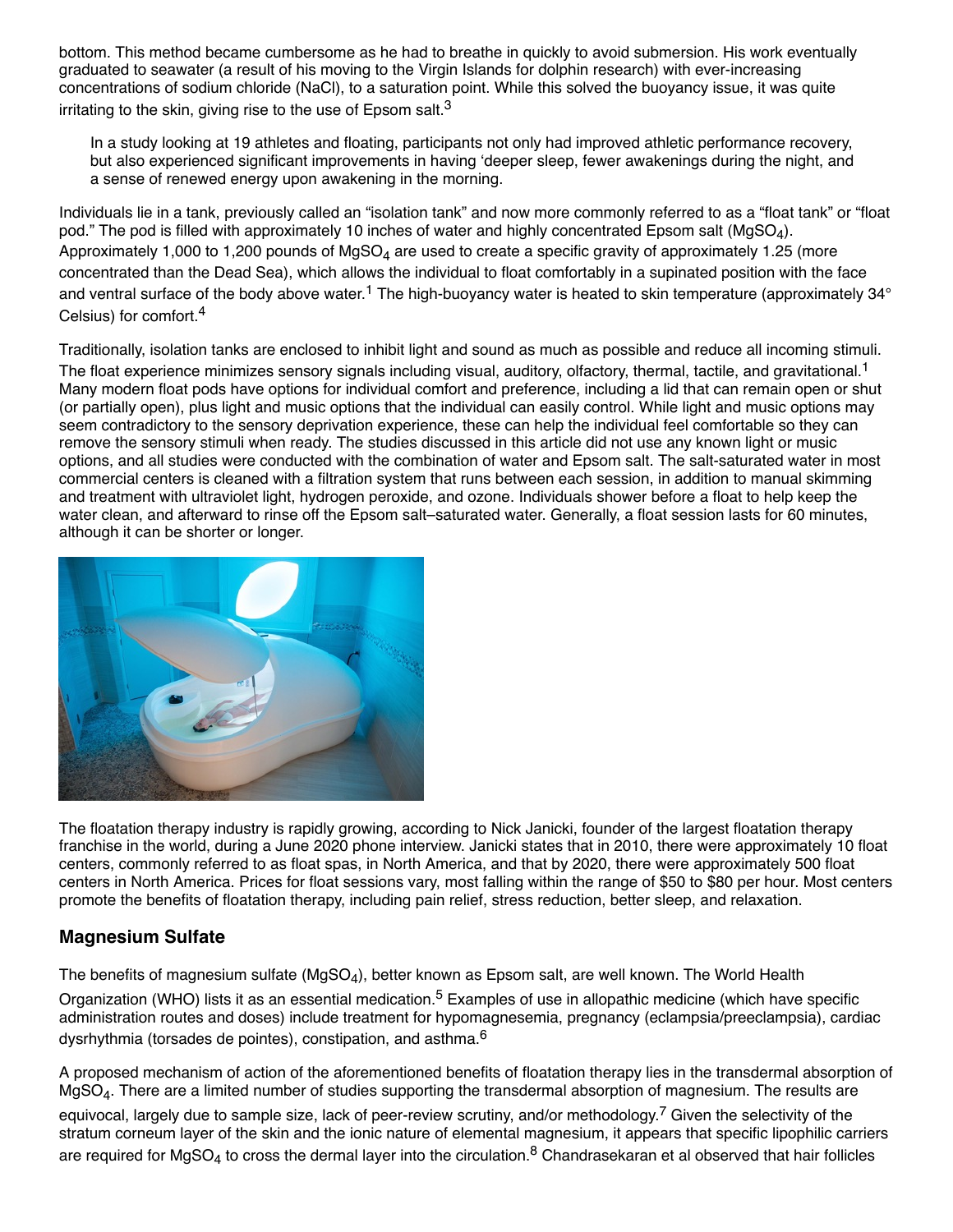might provide an alternate entry for magnesium; however, the amount of absorbed magnesium was not specified. Hair follicles represent only 0.1% to 1% of the surface area of the skin,  $8$  leaving this contribution of questionable benefit.

Watkins and Josling observed 9 patients, aged 21 to 69 years, over a 12-week period for the effects of a daily 100-mL magnesium spray on various body areas and a twice-weekly footbath of magnesium oil. Hair analysis, a controversial measurement model, revealed a significant increase in magnesium status of –7.1% to 262%, with an average increase of 59.7%. Serum magnesium levels were not reported in this trial.<sup>10</sup>

Mimicking or exceeding the magnesium concentration of the Dead Sea (up to 198 mmol/mL) provides a substantial gradient relative to the approximate 0.8 mmol/mL magnesium concentration of the human body.<sup>8</sup> In an unpublished report, Nutall et al observed the effects in 19 subjects (10 male, 9 female) of bathing in Epsom salts at concentrations ranging from 400 to 600 mg MgSO<sub>4</sub>/60 liters (approximately 15 gallons) of water. Participants took baths daily for 7 consecutive days at 50 to 55 degrees Celsius for 12 minutes. The trial resulted in a mean increase in all but 2 subjects of serum magnesium from 104.68 +/- 20.76 ppm/mL at baseline to 140.98 +/- 17.00 ppm/mL at the end of the seventh bath. Urine magnesium showed a mean increase from 94.81 +/- 44.26 ppm/mL at baseline to 198.93 +/- 97.52 ppm/mL 24 hours after the first bath, returning nearly to baseline levels 24 hours after the seventh bath. The authors noted that the individuals who did not experience a significant rise in serum magnesium did show a corresponding increase in urinary excretion, suggesting the possible crossing of dermal layers into circulation and consequent kidney clearance of magnesium resulting from the intervention.<sup>11</sup>

# **Pain**

It is common for patients to use Epsom salt in a bathtub for the reduction of minor aches and pains, as well as for stress relief. Kjellgren and colleagues found a significant improvement with floatation therapy in those who experienced the most intense muscle pain ( $P=0.004$ ), but there was no benefit found in participants who experienced lower levels of pain. There were 37 participants in this study, all of whom had chronic muscular pain of the neck and back regions. Individuals floated 9 times during a 3-week period.<sup>12</sup>

In a Swedish study, 32 individuals with physician-diagnosed muscle tension pain related to stress participated. Specific aspects taken into consideration included number of pain areas and intensity, duration, and frequency of pain.<sup>13</sup> All participants took part in 12 float sessions over a period of 7 weeks, and pain was assessed via a pain area inventory. Benefits were seen in patients who experienced both normal levels of pain and severe-intensity pain. Of the 32 participants in this study, 22% became pain-free, 56% had improvement of pain, 19% experienced no increase or decrease of pain, and 3% experienced worsening of pain.<sup>13</sup>

Sixty-five people participated in a preventive healthcare intervention study, floating 12 times over a 7-week period. Participants with "normal pain" did not experience a statistically significant difference in this study. Patients in the "worst pain" category experienced significant benefit with floatation therapy. Pain was assessed via a visual analog scale, before and after the float session. A descriptive analysis indicated that the "worst pain" decreased from 64.29 (SD=28.13) to 39.70 (SD=32.11) after the treatment period. Research participants emphasized how their pain, including chronic pain, "was practically gone after the 12-session floatation program. They mentioned further how they felt relaxed, slept better, and were overall happier and healthier."<sup>14</sup>

# **Depression and Anxiety**

At the Laureate Institute for Brain Research (LIBR) in Tulsa, Oklahoma, researchers have extensively studied floatation therapy, particularly in the areas of depression and generalized anxiety disorder (GAD). One study involving 50 participants at LIBR examined the anxiolytic and antidepressant effects of floating. Results showed a significant reduction in anxiety among participants, regardless of gender. All changes were significant at *P*<0.0001. Anxiety and stress-related disorders in this study included post-traumatic stress disorder, generalized anxiety disorder, panic disorder, agoraphobia, and social anxiety disorder. In addition to reduced anxiety, there was a significant improvement in mood characterized by "serenity, relaxation, happiness, positive affect, overall well-being, energy levels, and feeling refreshed, content and peaceful."<sup>1</sup> While the results of this study are initially promising, the researchers did not use a control group in this openlabel design.

Feinstein et al studied 31 high-anxiety sensitivity and depressed individuals who completed a single 90-minute float session and they found significant improvements in anxiety (*P*<0.001). Based on the Spielberger State Anxiety Inventory, there was an average reduction of 14 points when comparing the pre- and postsession change in the raw total score.<sup>15</sup> Researchers noted a reduction in blood pressure throughout the session as well. The average change in systolic blood pressure from baseline was 5.3 mmHg, and the average change in diastolic blood pressure was 12.8 mmHg. The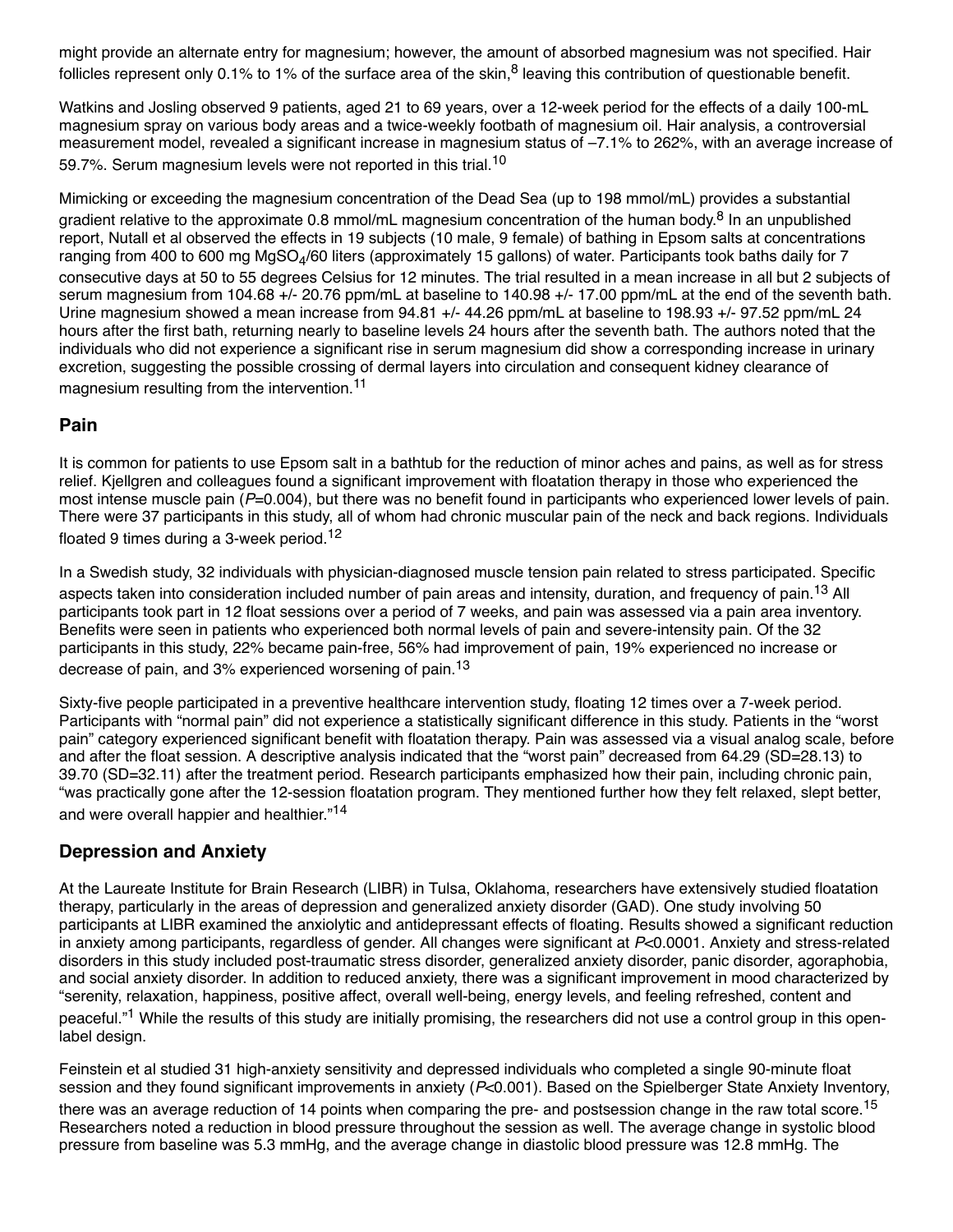authors described the participants as experiencing "a robust relaxation response during and after floatation-REST that was decisively anxiolytic in nature."<sup>15</sup>

Jonsson and Kjellgren studied floatation therapy in relation to GAD during a 12-week period involving weekly float sessions.<sup>16</sup> Of the 46 participants, 37% achieved full remission when evaluated at the end of the 12 sessions, and these anxiolytic effects were maintained at the 6-month follow-up period. Difficulty with sleep, emotional regulation, and depression were also improved, as well as general optimism. The sessions did not reveal an improvement of pathologic worry. Additionally, improvement of depression, a common comorbidity with GAD, during the treatment period was not maintained at the 6-month follow-up.

#### **Stress**

Research generally finds floatation therapy to be beneficial for stress reduction. Stress is well known to negatively affect health in a wide variety of ways, contributing to depression, anxiety, obesity, cardiovascular disease, and compromise of the immune system.<sup>17</sup> The relaxation response (which is associated with the parasympathetic nervous system) occurs when floating, lowering blood pressure and lowering cortisol levels in some studies.<sup>4</sup> In a meta-analysis comparing floating to other stress-reduction techniques, floatation is found to be more effective than relaxation exercises such as progressive muscle relaxation and biofeedback. The pre-post mean effect size with floatation therapy was 1.02 (*P*<0.001). In comparison, nonfloatation relaxation exercises revealed a mean effect size of 0.35.<sup>4</sup>

Kjellgren et al explored the effects of floatation therapy coupled with psychotherapy in 6 participants (2 men and 4 women) who were feeling "burned out" at work. Participants in this study had symptoms including fatigue, exhaustion, sleeping difficulty, pain, lack of energy, and feeling overwhelmed. These individuals were on the brink of taking immediate sick leave from work. However, after a 10-week treatment program, all participants were able to continue to work as assessed by both the individual and their physician.<sup>18</sup> This was a small study with intriguing results. More extensive studies will be beneficial.

#### **Sleep**

People have used floatation therapy to aid with sleep. Since magnesium is a common supplement used to aid with sleep, this is a logical area of float research interest. In a study looking at 19 athletes and floating, participants not only had improved athletic performance recovery, but also experienced significant improvements in having "deeper sleep, fewer awakenings during the night, and a sense of renewed energy upon awakening in the morning."<sup>19</sup>

Kjellgren et al observed that floating did not appear to alter the quality or duration of sleep in a study involving 37 patients, but it was found to significantly shorten the length of time needed to fall asleep.<sup>12</sup> This may be related to the relaxation and anxiolytic effects of floating. Future studies with magnesium supplementation compared to, or in addition to, floatation therapy will be beneficial.

Jonsson and Kjellgren examined the effects of floatation therapy in relation to anxiety in 46 individuals. There was a strong beneficial effect on sleep difficulties, with 43% of participants reporting sleeping well after a series of 12 treatments compared with 27% of the control group. These benefits were maintained at a 6-month follow-up.<sup>16</sup>

Comorbidity between anxiety and sleeping difficulty is well established.<sup>20</sup> Floatation therapy appears to be a good option for this population to explore, especially given the addictive nature of numerous antianxiety medications.<sup>21</sup>

# **Healthcare Provider Role in Advising Patients**

*Primum non nocere*, or "First, do no harm," as described in the Hippocratic oath, is the duty of a healthcare provider. The clinician's role is to offer suggestions and solutions while minimizing the risk of adverse effects to the patient. Many psychiatric and sleep medications have particularly concerning side-effect profiles, which can include addiction, drowsiness, impaired coordination, dizziness, and gastrointestinal problems.<sup>21</sup> Floatation therapy appears to be a safe, natural option that could potentially reduce medication requirements or potential drug dependence. It may be considered as an alternative or an augmentation to traditional treatment.

As with all treatment suggestions, one must consider not only the benefits, but also the risks involved. There are certain groups of patients who should either avoid floating or consult with a healthcare provider before floating. These are described as follows:

1. Individuals who have epilepsy should avoid being in water unsupervised.<sup>22</sup> Since floatation therapy is an individual activity, this should be avoided unless close supervision is available.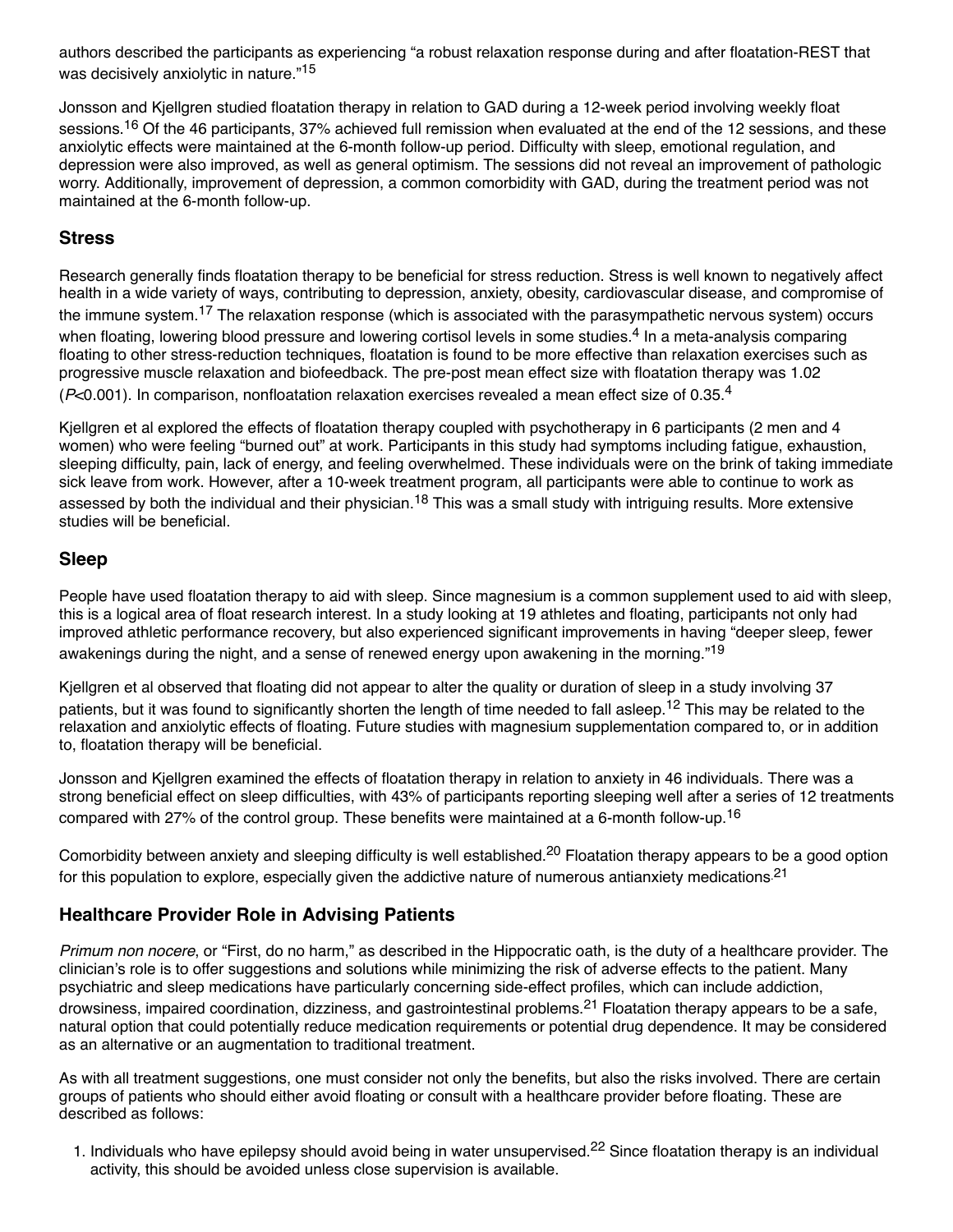- 2. Patients with open wounds and/or recent surgery should wait until the wound is healed before floating. Given the extremely high concentration of Epsom salt in the water, this would likely be painful for the patient and potentially unsanitary for the float center. Many float centers suggest that individuals avoid shaving, tanning, and waxing before floating to avoid skin sensitivity, which could interfere with the relaxation of floating.<sup>23</sup>
- 3. Patients who have kidney disease should consult their nephrologist before floating. The kidneys regulate magnesium balance,<sup>24</sup> and therefore, patients with late-stage disease may need to be cautious of exposure to high amounts of magnesium sulfate. Additional research on transdermal absorption will be beneficial for this patient population.
- 4. Since deep relaxation can lower blood pressure,<sup>4</sup> it is advisable for patients who have orthostatic hypotension to take their time standing up upon the completion of a float. Orthostatic patients should move slowly from a supine to sitting position, pause until comfortable, and then slowly transition from sitting to standing. Patients should hydrate on the day of the float (and in general), and they should shower at a neutral temperature (not hot) after the float to rinse off the Epsom salt water.

All treatment options, both pharmacologic and nonpharmacologic, should involve close follow-up to monitor the patient's progress.

# **Future Research**

Interest in this passive and relaxing form of therapy is rising, and it has caught the attention of the National Institutes of Health (NIH). The LIBR has been awarded a 3-year, \$727,000 grant from the NIH to examine the safety, feasibility, and tolerability of floatation-REST in patients with anxiety and depression.<sup>25</sup>

# **Conclusion**

Floatation therapy is a rapidly growing trend. Individuals lie supine in a float pod filled with 10 inches of water and highly concentrated magnesium sulfate (MgSO<sub>4</sub>). Studies indicate promising results from floatation therapy for pain reduction,

depression, anxiety, stress, and sleep.<sup>26</sup> Many studies thus far are small and/or outdated, so additional research will be fruitful.

Floatation therapy appears to be beneficial for many individuals without the side-effect profile of traditional medication treatment. Providers may consider floatation therapy to augment traditional treatment and/or for treatment-resistant patients. However, this modality is not advised for certain populations, specifically those with seizures, open wounds, and kidney disease. Close follow-up for therapeutic interventions and treatment augmentation is always advised.

#### **Acknowledgements**

We are deeply grateful for the encouragement and support of the dean, faculty, and staff in the Doctor of Medical Science Program at the University of Lynchburg.

# **About the Authors**



Laura Witte, PhD, is a physician assistant graduate of the Medical University of South Carolina. She holds a doctorate degree in health sciences with a concentration in healthcare administration. Clinically, Witte has worked in several areas of medicine, including physical medicine and rehabilitation, urgent care, and occupational medicine. She is currently an associate professor in the University of Lynchburg Doctor of Medical Science (DMSc) program. She teaches healthcare administration, healthcare management, evidence-based medicine, and the doctoral project series. She enjoys the outdoors, kayaking, and Pilates.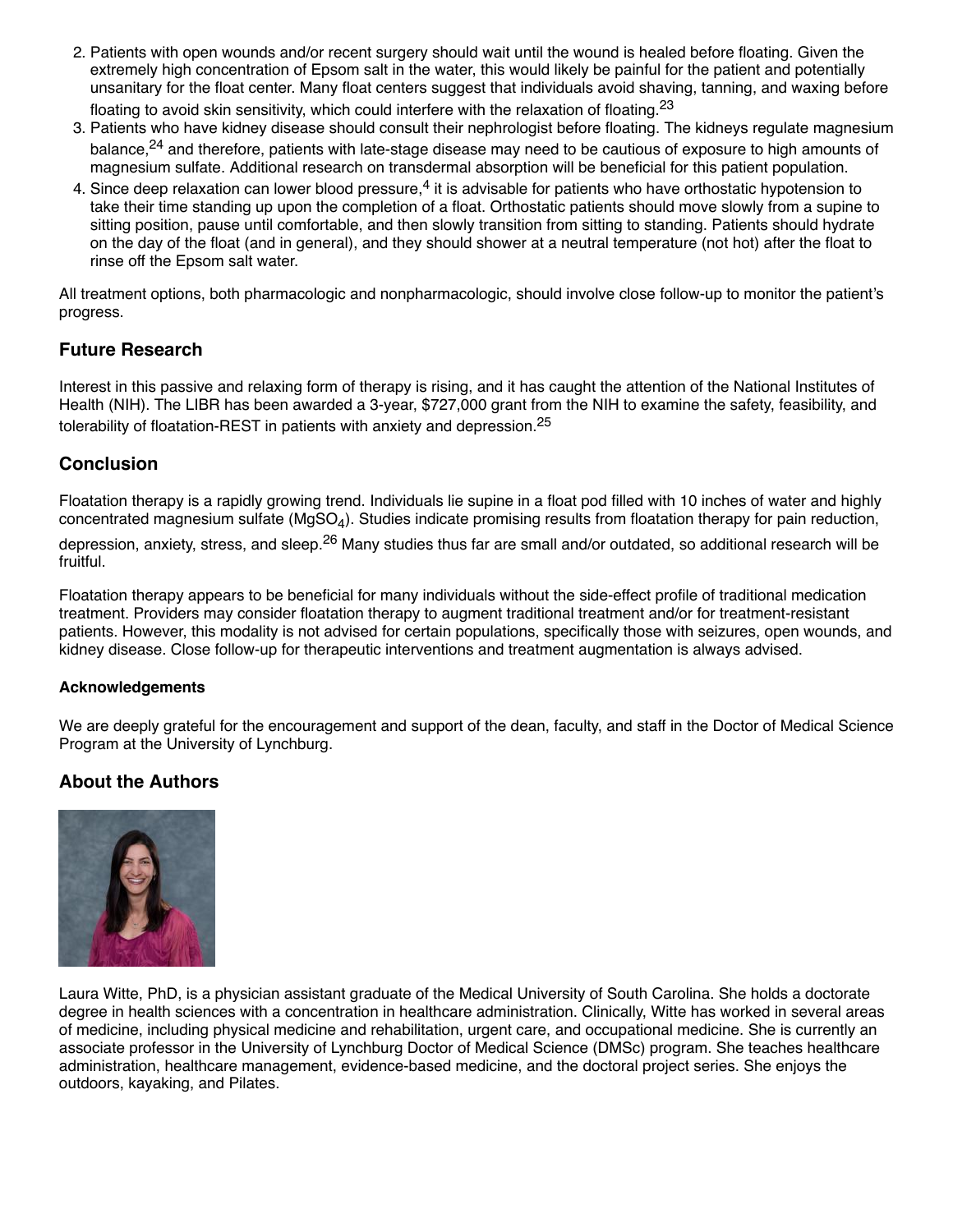

Carlos Santo, ND, is a graduate of the Southwest College of Naturopathic Medicine, the Phoenix Institute of Herbal Medicine and Acupuncture, and Purdue University. Santo has been a healthcare advocate for thousands of people throughout his career as a private practice physician, educator, lecturer, and fitness/yoga instructor. He also serves as adjunct faculty with Saybrook University in the Department of Mind-Body Medicine. His vast background includes conventional and alternative healing practices, yoga, martial arts, plant-based dietary lifestyle, fitness, and eastern spirituality.



Mark E. Archambault, DHSc, PA-C, DFAAPA, holds a doctorate in health science from Nova Southeastern University. He received a master of health science in PA studies from Lock Haven University and a Bachelor of arts in chemistry, as well as a teaching certificate from Lycoming College in Williamsport Pennsylvania. Archambault is an Associate Professor at the University of Lynchburg and teaches medical education courses with specific expertise in physician assistant program accreditation.



Thomas Colletti, DHSc, PA-C, DFAAPA, is an associate professor in the University of Lynchburg's School of Physician Assistant (PA) Medicine. He has been a PA for more than 30 years and earned a bachelor of science in biology from the City College of New York, a master's in PA studies from the University of Nebraska, and a doctor of health sciences from A.T. Still University. Colletti received his PA training in the United States Public Health Service PA Program in New York. He has practiced pediatrics, emergency medicine, urgent care, and orthopedics. He served as associate director at the Methodist PA program and as academic coordinator at the Duke PA program before being recruited as the founding director of the Campbell University PA program. Colletti is certified by the National Commission on Certification of Physician Assistants and is licensed by the North Carolina Medical Board. He is a distinguished fellow of the American Academy of Physician Assistants and a member of Pi Alpha, the National PA Honor Society.



Randy Danielsen, PhD, PA-C Emeritus, DFAAPA, is a professor and director of the Doctor of Medical Science (DMSc) program at the Arizona School of Health Sciences and the director of the Center for the Future of the Health Professions at A.T. University in Mesa, Arizona. He received his doctorate degree from the Union Institute & University, his master's in physician assistant (PA) studies from the University of Nebraska, his bachelor of science in health science from the University of Utah, and his certificate as a physician assistant from the University of Utah Medical Center.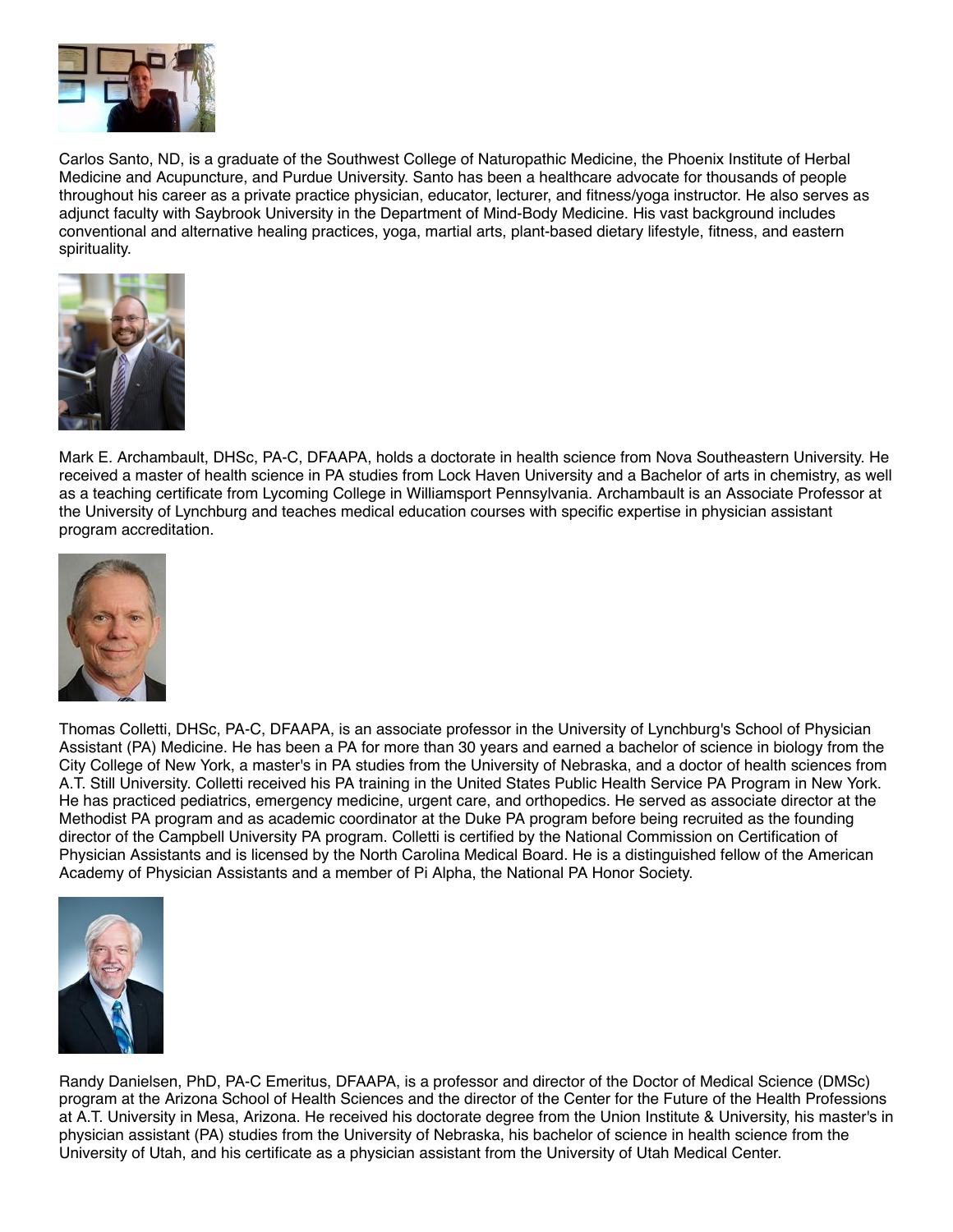# **References**

- 1. Feinstein JS, Khalsa SS, Yeh H, et al. Examining the short-term anxiolytic and antidepressant effect of floatation-REST. *PloS One*. 2018;13(2):e0190292.
- 2. Lilly JC, Lilly PB, Robbins T. *The Quiet Center: Isolation and Spirit*. Berkeley, CA: Ronin Publishing; 2003. https://books.google.com/books? hl=en&lr=&id=2jeX3tRCcp0C&oi=fnd&pg=PA7&dg=john+c+lilly+isolation&ots=Rgrxdp65pd&sig=fplhmAA\_NHcAY756dg Xs#v=onepage&q=john%20c%20lilly%20isolation&f=false [1]. Accessed February 14, 2021.
- 3. What do we call it: sensory deprivation tank, isolation tank, floatation tank? Samadhi Web site. <https://www.samadhitank.com/sensorydep.html> [2]. Accessed February 14, 2021.
- 4. van Dierendonck D, Te Nijenhuis J. Floatation restricted environmental stimulation therapy (REST) as a stressmanagement tool: a meta-analysis. *Psychol Health*. 2005;20(3):405-412.
- 5. WHO model list of essential medicines: 19th list. World Health Organization Web site. [https://www.who.int/medicines/publications/essentialmedicines/EML\\_2015\\_FINAL\\_amended\\_NOV2015.pdf?ua=1](https://www.who.int/medicines/publications/essentialmedicines/EML_2015_FINAL_amended_NOV2015.pdf?ua=1) [3]. Accessed February 21, 2021.
- 6. [Magnesium sulfate: drug information. UpToDate Web site. https://www.uptodate.com/contents/magnesium-sulfate](https://www.uptodate.com/contents/magnesium-sulfate-drug-information?topicRef=127535&source=see_link)drug-information?topicRef=127535&source=see\_link [4]. Accessed February 15, 2021.
- 7. Mayuramas S, Byoung Y, Mazen H, Chee CL, Rosanoff A, Mahavir C. Preliminary study of transdermal permeation of magnesium cream formulations across skin. *Magnes Res*. 2012;25:203-204.
- 8. Sircus M. *Transdermal Magnesium Therapy: A New Modality for the Maintenance of Health*. 2nd ed. Bloomington, IN: iUniverse; 2011. https://books.google.com/books? [hl=en&lr=&id=p0KriJuFl1IC&oi=fnd&pg=PP2&dq=Sircus+M.+Transdermal+Magnesium+Therapy:+A+New+Modality+fo](https://books.google.com/books?hl=en&lr=&id=p0KriJuFl1IC&oi=fnd&pg=PP2&dq=Sircus+M.+Transdermal+Magnesium+Therapy:+A+New+Modality+for+the+Maintenance+of+Health.+2nd+ed.+iUniverse%3B+Bloomington,+Indiana:+2011.+356p+&ots=FO3jh-GblO&sig=lq4cEZcUjHln38MJF9RUOcc4IM0#v=onepage&q&f=false) GblO&sig=lg4cEZcUjHln38MJF9RUOcc4IM0#v=onepage&g&f=false [5]. Accessed February 4, 2021.
- 9. Chandrasekaran NC, Sanchez WY, Mohammed YH, Grice JE, Roberts MS, Barnard RT. Permeation of topically applied magnesium ions through human skin is facilitated by hair follicles. *Magnes Res*. 2016;29:35-42.
- 10. Watkins K, Josling PD. A pilot study to determine the impact of transdermal magnesium treatment on serum levels and whole body CaMg ratios. *Nutr Pract*. 2010;14:1-7.
- 11. Report on absorption of magnesium sulfate (Epsom salts) across the skin. Epsom Salt Council Web site. [https://www.epsomsaltcouncil.org/wp-content/uploads/2015/10/report\\_on\\_absorption\\_of\\_magnesium\\_sulfate.pdf](https://www.epsomsaltcouncil.org/wp-content/uploads/2015/10/report_on_absorption_of_magnesium_sulfate.pdf) [6]. Accessed February 9, 2021.
- 12. Kjellgren A, Sundequist U, Norlander T, Trevor Archer. Effects of floatation-REST on muscle tension pain. *Pain Res Manag*. 2001;6(4):181-189.
- 13. Bood S, Sundequist U, Kjellgren A, Nordström G, Norlander T. Effects of flotation-restricted environmental stimulation technique on stress-related muscle pain. *Pain Manag*. 2005;10(4):201.
- 14. Kjellgren A, Westman J. Beneficial effects of treatment with sensory isolation in floatation-tank as a preventive health-care intervention: a randomized controlled pilot trial. *BMC Complement Alternative Med*. 2014;14(1):417.
- 15. Feinstein JS, Khalsa SS, Yeh H, et al. The elicitation of relaxation and interoceptive awareness using floatation therapy in individuals with high anxiety sensitivity. *Biol Psychiatry: Cogn Neurosci Neuroimaging*. 2018;3(6):555-562.
- 16. Jonsson K, Kjellgren A. Promising effects of treatment with flotation-REST (restricted environmental stimulation technique) as an intervention for generalized anxiety disorder (GAD): a randomized controlled pilot trial. *BMC Complement Med Ther*. 2016;16(1):108.
- 17. Casey G. Stress and disease. *N Z Nurs J*. 2017;23(6):20-24.
- 18. Kjellgren A, Buhrkall H, Norlander T. Preventing sick-leave for sufferers of high stress-load and 'burn-out syndrome': a pilot study combining psychotherapy and the flotation tank. *Rev Int Psicol Ter Psico*. 2011;11(2):297. .
- 19. Broderick V, Uiga L, Driller M. Flotation-restricted environmental stimulation therapy improves sleep and performance recovery in athletes. *Perform Enhanc Health*. 2019;7(1-2):100149.
- 20. Ramsawh HJ, Stein MB, Belik S, Jacobi F, Sareen J. Relationship of anxiety disorders, sleep quality, and functional impairment in a community sample. *J Psychiatr Res*. 2009;43(10):926-933.
- 21. [Common side effects of psychiatric medications.](https://psychcentral.com/lib/common-side-effects-of-psychiatric-medications#3) *PsychCentral Web site*. https://psychcentral.com/lib/common-sideeffects-of-psychiatric-medications#3 [7]. Accessed February 12, 2021.
- 22. [Swimming and water sports. Epilepsy Society Web site. https://www.epilepsysociety.org.uk/swimming-and-water-](https://www.epilepsysociety.org.uk/swimming-and-water-sports#.XovMfpNKiL8)Sports#.XovMfpNKiL8 [8]. Accessed April 6, 2020.
- 23. Frequently Asked Questions. True REST Float Spa Web site. <https://www.truerest.com/float-therapy/faq/> [9]. Accessed April 6, 2020.
- 24. Wal-Visscher ER, Kooman JP, Sande FM. Magnesium in chronic kidney disease: should we care? *Blood Purif*. 2018;45:173-178.
- 25. National Institutes of Health. NIH research portfolio online reporting tools. National Institutes of Health. [https://projectreporter.nih.gov/project\\_info\\_description.cfm?aid=9791342&icde=49587086Web site](https://projectreporter.nih.gov/project_info_description.cfm?aid=9791342&icde=49587086Web%20site) [10]. Accessed April 25, 2020.
- 26. Szypłowska M, Kuś A, Gładysz K, Neścior M, Szpiech K. Beneficial health effects of treatment with flotation-REST on anxiety, muscle tension pain, depression and sleep quality. *J Educ Health Sport*. 2019;9(8):829-834.